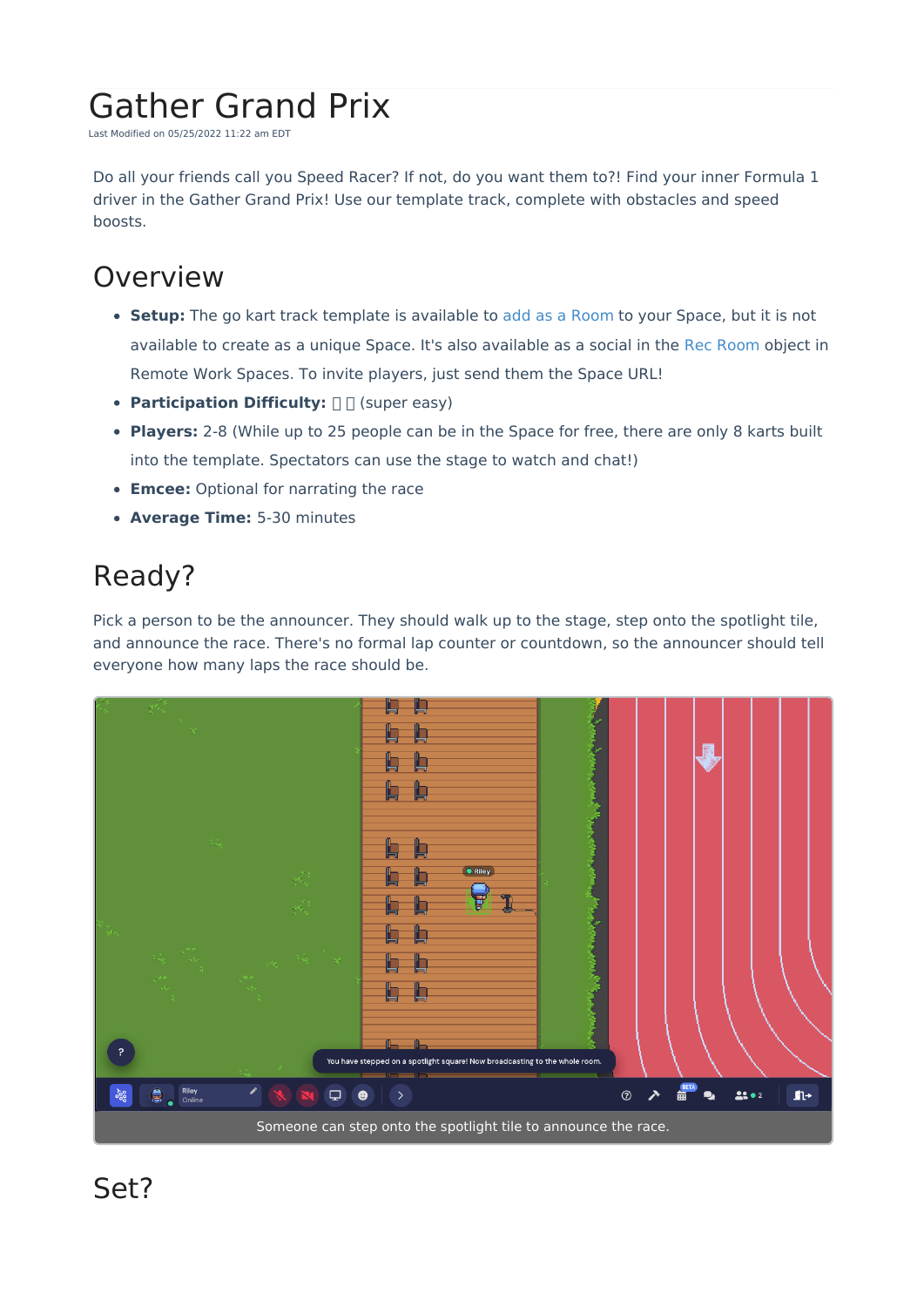Up to 8 people can race at a time. Racers should walk up to a kart and press "**x**" to hop on!

**Tip:** There's no lap counter or timer, so make sure the announcer tells everyone ahead of time how many laps you'll race, and then counts down to start the race.

#### Go!

Use the arrow or WASD keys to steer, dodging the cones and aiming for the arrows for speed boosts.

| كورين<br>bad <del>M</del>                       | Vergitt<br>كوبيريا                                                    | Vendi P                       | <b>AND</b>                             | فتنحمنا     | ۴        |
|-------------------------------------------------|-----------------------------------------------------------------------|-------------------------------|----------------------------------------|-------------|----------|
|                                                 |                                                                       |                               | ÷                                      |             |          |
| Α                                               |                                                                       |                               |                                        |             |          |
|                                                 | த                                                                     |                               |                                        |             |          |
|                                                 | δ                                                                     |                               |                                        |             |          |
|                                                 |                                                                       | <b>C</b> Riley                |                                        |             |          |
|                                                 |                                                                       | А                             |                                        |             |          |
|                                                 |                                                                       |                               |                                        |             |          |
|                                                 |                                                                       |                               |                                        |             |          |
|                                                 | l egy<br><b>Light</b><br>-58                                          |                               | l qu<br>吸                              |             |          |
| 56.B                                            | 51 94 s                                                               | Lout of the control<br>.<br>K | $\mathcal{L}$ or $\mathcal{L}$<br>C zo |             |          |
|                                                 |                                                                       | Press x to get off go-kart    |                                        | A.          |          |
| Riley<br>í<br>$\frac{957}{900}$<br>急。<br>Online | $\blacksquare$<br>$\hbox{\large \bf =}$<br>$\bullet$<br>$\rightarrow$ |                               |                                        | <b>BETA</b> | $22 - 1$ |
| Press "x" to get on or off a go kart.           |                                                                       |                               |                                        |             |          |
|                                                 |                                                                       |                               |                                        |             |          |
|                                                 | Tip: The announcer has to decide the winner!                          |                               |                                        |             |          |

For spectators or an announcer to see the whole race, open **User Settings (Ctrl/⌘+P)**. In **Appearance**, turn off **Smart Zoom** and set the **Manual Canvas Zoom** to 50% or lower.